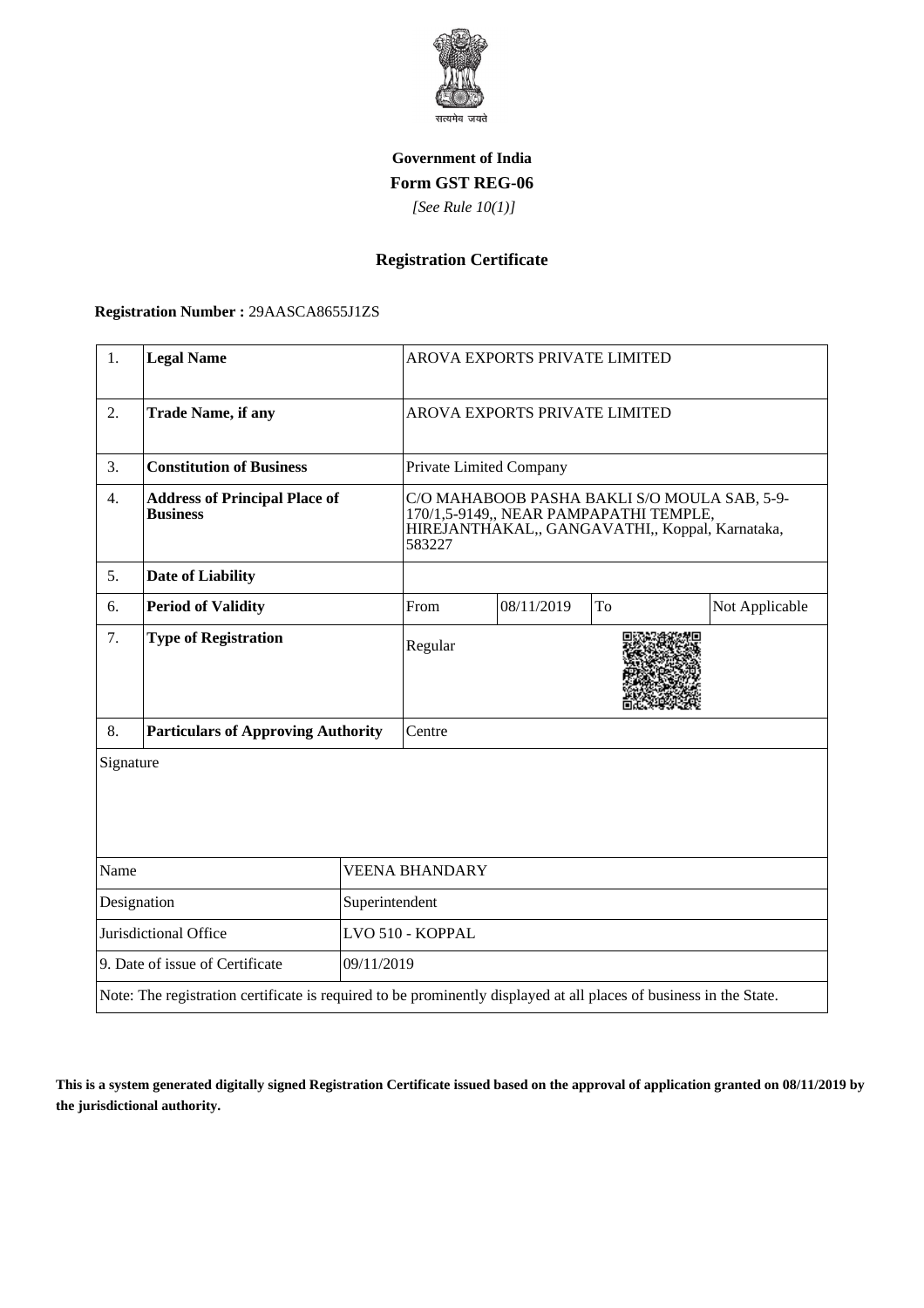

 GSTIN 29AASCA8655J1ZS Legal Name AROVA EXPORTS PRIVATE LIMITED Trade Name, if any AROVA EXPORTS PRIVATE LIMITED

## **Details of Additional Places of Business**

Total Number of Additional Places of Business in the State 0